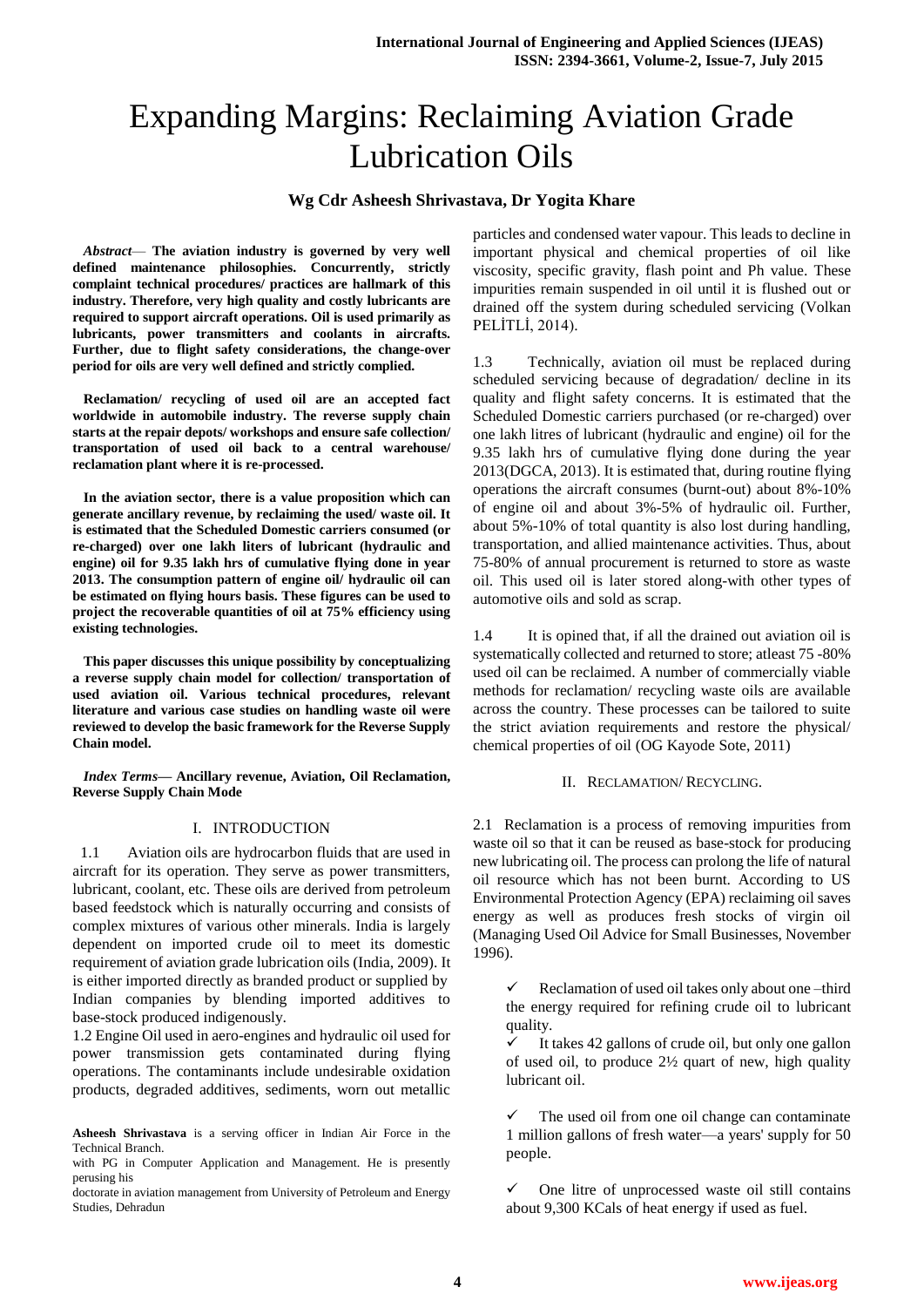2.2 Reclamation/ recycling of used oil is an accepted fact in automobile industry worldwide. European and North American nations use recycled oil as base oil to meet atleast 40% of its domestic oil requirement. Very strict government regulations are in place for lifecycle management of oil for Industrial as well as Domestic users. For example 'British Columbia' recycles approximately 74.6% of its oil through strict regulations and public awareness programs (British Columbia Used Oil Management Association: Annual Report , 2013). As per UN Environment Program studies on oils, France collects about 78% of used oil, out of which 42% is re-refined. Whereas, Germany recovers 94%, with 41% reclaimed as base-stock (Prof. K. R. Chari, 2013). On the same scale, India has capacity to collect and process only 8 lakh KL of lubricant annually, which was about 25% of its consumption.

2.3 In India, due to lack of strict regulations, the oil recycling industry has not been able to mature as its European counterparts. Concurrently, no established logistic chain is in place for proper collection and resupplying oil to reclamation plants. Further, there exists a lack of general awareness amongst technicians, worker, and consumer about the requirement for proper disposal of used oil. This has lead to enormous revenue losses and environmental hazard. The reasons for this dismal collection and reclamation can be broadly listed as under:-

- Lack of public awareness.
- Poor enforcement of regulations.

#### III. INDIAN CONTEXT

3.1 During yr 2008-09 there was an exponential increase in cost of imported crude oil and concurrently there was a rise in demand of oil. The Ministry of Environment and Forest issued guidelines for recycling/ re-processing of selected group of wastes in yr 2010 which included used oil under Hazardous Waste Rules 2008 (MoEF). The Central Pollution Control Board also granted licenses to about 250 small/ medium recycles to process waste oil. Further, environmental considerations regarding the conservation of resources also boosted interest in recycling of used oil. In-spite of regulation, procedures, licences and rules the reclamation of lubricants in India has not matched up to world standards. Today, India is the 4<sup>th</sup> largest consumer of Oil after US, China and Japan, but importing much more oil than Japan in 2013. At daily consumption of oil was about 3500 thousand barrels.

3.2 The report on Waste Oils prepared by International Environmental Technology Centre, UNEP, India projects that Aviation Industry consumes atleast 10% of total Lubrication oil sold annually (Prof. K. R. Chari, 2013). Industry experts also suggest; that due to inherent maintenance standards in aviation, the collection efficiency in the sector could be about 90% (due to good handling and accounting) with re-generation factor upto 70% (due to low contamination). Therefore, aviation industry is alone capable of generating about 3.2 lakh KL of good quality waste oil. This waste oil can be reclaimed at much lesser cost if it is managed/ handled properly.

3.3 In India independent private collectors collect used oil from automotive service centres, industries, aircraft MROs, etc. These individuals, usually collects about 2000L of used oil daily and further sell it to bigger contractors. Some level of cleaning and segregation of oil takes place at this level. Heavy sediment oil waste is sold as 'fuel' to brick kilns and as 'lubricant' to small scale industrial fabricators. The bigger contractors fall under the category of organised sector. They are in direct contact with the oil-recycler. Most oil recyclers in India re-filter the used oil and sell it as heavy industry lubrication oil. Few recyclers also reprocess/ reclaim the waste oil to produce fresh base-stock. As against 32 lakh KL per annum consumption of lubrication oil [\(http://www.indexmundi.com/energy.aspx?country=in&prod](http://www.indexmundi.com/energy.aspx?country=in&product=other-petroleum&graph=production+consumption) [uct=other-petroleum&graph=production+consumption](http://www.indexmundi.com/energy.aspx?country=in&product=other-petroleum&graph=production+consumption)

2010), India today had only 8 lakh KL per annum of installed capacity for recycling in 2010.

3.4 Study of the industry practices in India brings out that there is an urgent need comprehensively review the management of lubricant oil by:-

- Increasing awareness and participation of aviation technician
- $\checkmark$  Enforcing regulations and

 Developing a reverse supply chain for transporting of used oils.

IV. MANAGING USED OIL.

4.1 Valuable outline on managing/ handling used oil for small businesses like fleet maintenance facilities/ MRO's, etc is given in US Environmental Protection Agency's (EPA's) code of federal Regulations, part 279. The agency further strongly advocates that it is very important to segregate oil at source as well as at drain-off point so as to ensure safe reclamation. It advices that used oil should not be mixed with any other waste. Mixed used oil becomes a hazardous waste. Handling/ re-refining/disposal of such oil requires a lengthy and costly process. Therefore, it should be ensured that used oil is segregated type-wise and batch-wise the moment it is drained after use.

4.2 The regulation of waste management in Europe and North America has fostered creation of processes and activities that ensured establishment of reverse logistics system (RLS) with strong fundaments. The formulation of concepts, tools and regulation process that has ensured better Life Cycle Management of Waste Lubricants and wide spread gains. The reverse logistics chain has also ensured development of specific knowledge about oil management, transportation, disposal and value adding skills that has improved the economic viability of the whole process.

4.3 In the Indian context, the maintenance activities in aviation industry are fairly well organised. As they are governed by strict procedural regulations enforced by organisations like DGCA, FAA and aircraft equipment manufacturers. Therefore, issues dictating waste management can be implemented with greater ease. The literacy level and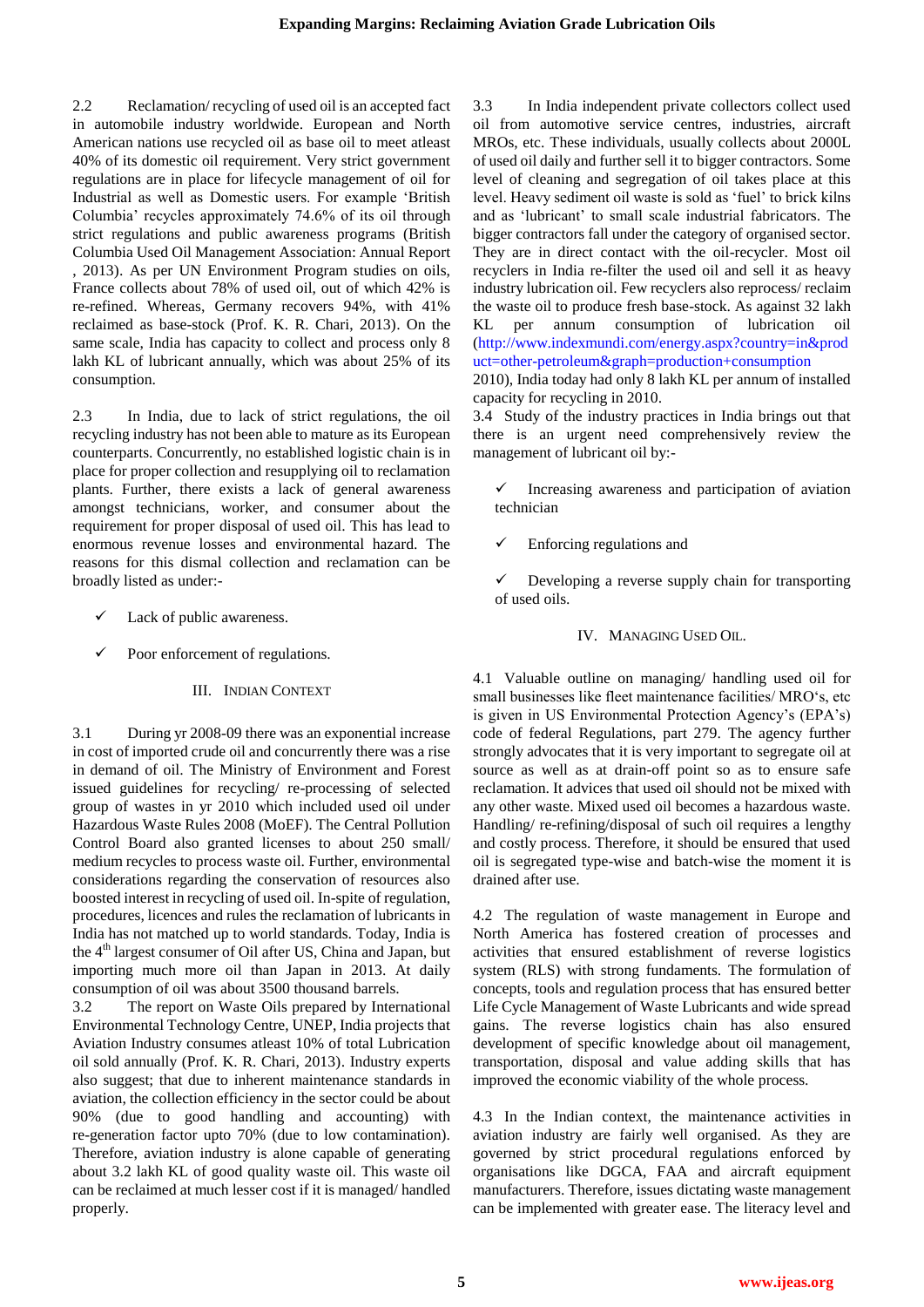general awareness of Aviation Technicians is much more than and other maintenance set-up. Therefore, the first two issues brought out at Para 3.4 above can be addressed comfortably if the higher level managers are taken onboard this program. The only issue that need greater attention is the setting up of a robust Reverse Supply Chain to ensure proper collection, safe transportation and its effective integration with the reclamation process. The reverse supply chain for aviation oils requires knowledge of collaborative re-processing systems; legal frameworks and environmental friendly technology. Thus, the chain will involve much more than the activity of merely transportation of waste from the MRO to reclamation plant. Finally, the reclamation will use technology to allow the reinsertion of reclaimed oil back into the manufacturing stage. For this a suggestive model is discussed in the succeeding paras.

## V. PROPOSED METHOD

5.1 Since the ultimate aim of the research work is to extend the life of oil and reduce cost of purchase of fresh base stock oil by the nation at large, therefore, the **Life Cycle Analysis (LCA)** approach is deemed most appropriate to analyse the performance of suggested model. The conceptual framework to design and develop the method of analysis is described in the following steps:-

## **Step 1: Motivation for Developing the Chain**:

Presently, the process of collection of waste oil is highly unorganised and loosely regulated in India. Thereby, resulting in low recovery ratios and poor valuation of waste produce. However, if a well harmonized Reverse Supply Chain is developed for exploiting the full potential of waste oil, better value preposition is expected. The tertiary financials gains to the stakeholders would be one of the motivations for implement the philosophy.

**Step 2: Preliminary Market Analysis:** Market data collection and analysis represent fundamental activities in business management. The data generates information both about the availability (volume, quality and reliability) of raw material (waste oil in this case) as well as about the market for its reprocessing and reinsertion into the supply chain as fresh base-stock. For this the following procedure is proposed:-

To estimate the annual quantities of aviation oils consumed by commercial airlines and project recoverable/ reusable quantities, the following formula is proposed:-

#### **Waste Generated** α **Oil Purchased**  Empirical Equation for Aviation oil

 $Q_w = \sum_{n=H}^{n=v} (Qf - (Cb1 + Ch1)Qf)$ Where:  $Q_w$  Quantity of waste generated Q<sup>f</sup> Quantity of fresh oil purchased  $C_b$  Co-efficient of burnt oil

 $C<sub>h</sub>$  Co-efficient of handling losses

H Operating hours of Oil

# **Step 3. Acquisition of Knowledge and System characterization:**

information collated the chain will be classified according to the following and will drive the design and implementation decisions:

- $\checkmark$  Volumes generated;
- $\checkmark$  Potential for recyclability of waste;
- $\checkmark$  Relative location of the MRO discharging recovered materials;
- $\checkmark$  Location and relative distance of the reclamation units

# **Step 4: Selection of Basic Framework (Reference Model)**:

The proposed reference model is based on the concept of LCA (Life Cycle Analysis) as it is most applicable to this scenario as per referred literature. The framework would consist of identifying and defining the roles of different nodes in the reverse logistics network. The responsibilities and activities of each node are identified, as per their role. They are listed below along with their performance indicators. In the final model, the one node may have many roles, and different nodes may also have the similar roles.

A The Collector: responsible for the gate-keeping and collection activities

B The Sorter: responsible for sorting different oil as per type

C The Transporter: responsible for transporting the oil to correct location as per type of oil and reclamation technology at plant.

D The Recover: responsible for recovery activities (reclamation)

E The Quality Controller: responsible to ensure maximum recovery and ensure quality of recovered base-stock.

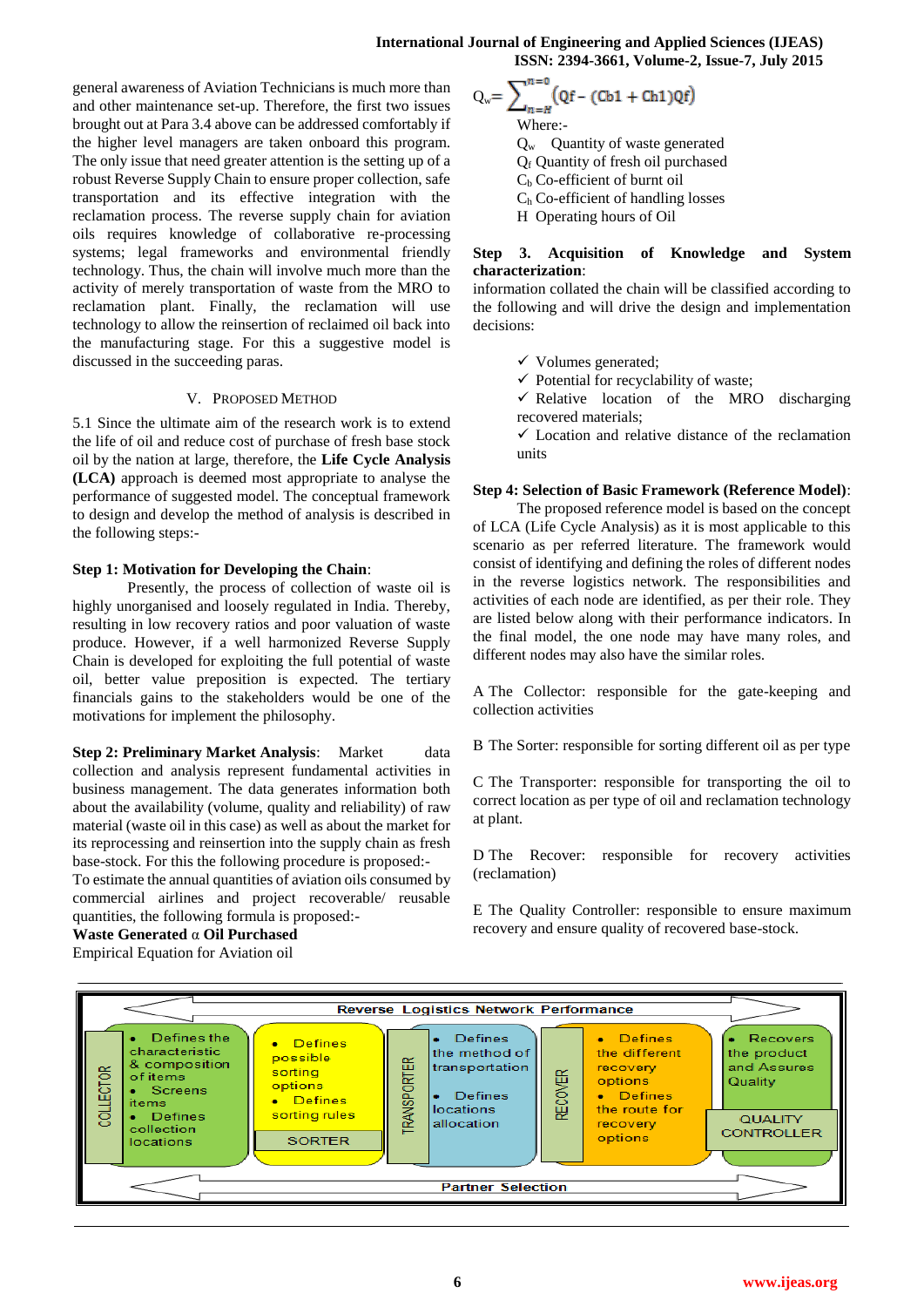The requirements of each node are case dependent. Most of them depend on the type of the product. The recycling processes for example differ based on the product type, whereas the general performance indicators are the same no matter the product type. Concerning the performance indicators, these can be:-

A.Total cost of the network including cost of transportation, facilities, purchasing, activities, and stock: This is the most used reverse logistics performance indicator.

B.Recycling rate: This indicator reflects the service level of the entire network. It reflects the percentage of recycled material for the product using the recovered reverse flow.

C.Life Cycle Assessment-related indicators: These indicators evaluates the environmental impact of the reverse logistics network. The most used life cycle assessment (LCA) indicators could be energy saving, carbon footprint of new product vs. reprocessed, energy-related indicators, chemicals used, toxic emissions, fresh water consumption, and use of power.

#### **Step 5.Scenario Evaluation Technique**:

The scenario evaluation is achieved by defining the reverse logistics network step by step, using decision criteria as per role. In this case, and for every role, the user will be asked to identify the best company based on decision criteria, which are identified in step 4. This option is based on the Analytical Hierarchy Process (AHP). AHP is the most used decision support system for engineering application. This technique relies on the expertise of the user in order to generate the weights of attributes. It is based on the comparison of pairs of options and criteria. It has found wide spread application in decision-making problems, involving multiple criteria in systems of many levels. The steps that need to be followed in this option are:-

(i)Feedback from potential partner on measured performance of decision criteria identified for each node.

(ii) Fill the criteria comparison matrix for all identified criteria

(iii) Choose a specific role of the reverse logistics network. The design may be made in a forward or backward manner. This means the allocation of partner per role may be realized by starting at the end of the network or at its beginning.

(iv) Choose a specific type of reverse flow.

(v) Identify all candidates (company/ facility/ supplier) for the chosen role.

(vi) Select the decision (selection) criteria of interest (from the pool of all available criteria).

(vii) Calculate the weights, using AHP.

(viii)Rank all candidates, using AHP.

(ix) Select the candidate ranked first.

(x) Allocate order quantities, choose transportation mode, and validate.

#### **Steps 6: Result Analysis and Implementation**:

After one or more scenarios are chosen, the different performance indicators are calculated. A comparison between the scenarios is provided. The evaluation of the reverse logistics network is achieved via life cycle assessment software (SimaPro 8.0.4). After the life cycle assessment of the different reverse logistics scenarios is received from the LCA software, a full analysis combing this assessment and the one achieved via the transportation model (total cost of the network, quantity of recycled material, etc.) will be provided to the user. A comparison of all created reverse logistics scenarios will also be shared with the user. The AHP method is reused at this stage to identify the best-fitting reverse logistics network.

5.2 The final layout of the transportation model would map each type of waste oil against the identified reclamation plant. The location of collection points and allocated qualities would also be identified. This would then be collaborated with inputs on transportation cost, reclamation cost, etc. against revenue earned by sale of re-processed base-stock oil. The cost benefits accrued would then be compared to the revenue generated by the existing process/ chain. This would bring out the value preposition of this model.

## VI. CONCLUSION

Used oil management in India is an important topic that has not received sufficient attention till date. Though recycling and reclamation has been permitted by the Government, it has not received the impetus that it deserves. The recycling sector is still informally organised and insufficiently supported by common citizens' laws and regulations. Reclaiming used oil can conserve oil resource, ease nation's energy crisis and provide a source of ancillary income to aviation industry. The process can also reduce the carbon footprint of the industry and help produce a greener environment. In order to enhance reclamation, participation of all personal across all hierarchy is solicited. A well established Reverse Supply Chain will ensure minimum wastage of waste aviation oil.

#### ACKNOWLEDGMENT

We wish to thank Dr. Prasoom Dwivedi and Dr Saurabh Tiwari of UPES, Dehradun for providing pertinent and useful insight during preparation of this paper. The valuable comments offered during various revisions also helped in making this manuscript more focused, precise and useful.

#### REFERANCE

- [1] (Mar 2009). *ATIEL Used Oil Technical Committee.*
- [2] (2013). *British Columbia Used Oil Management Association: Annual Report .*